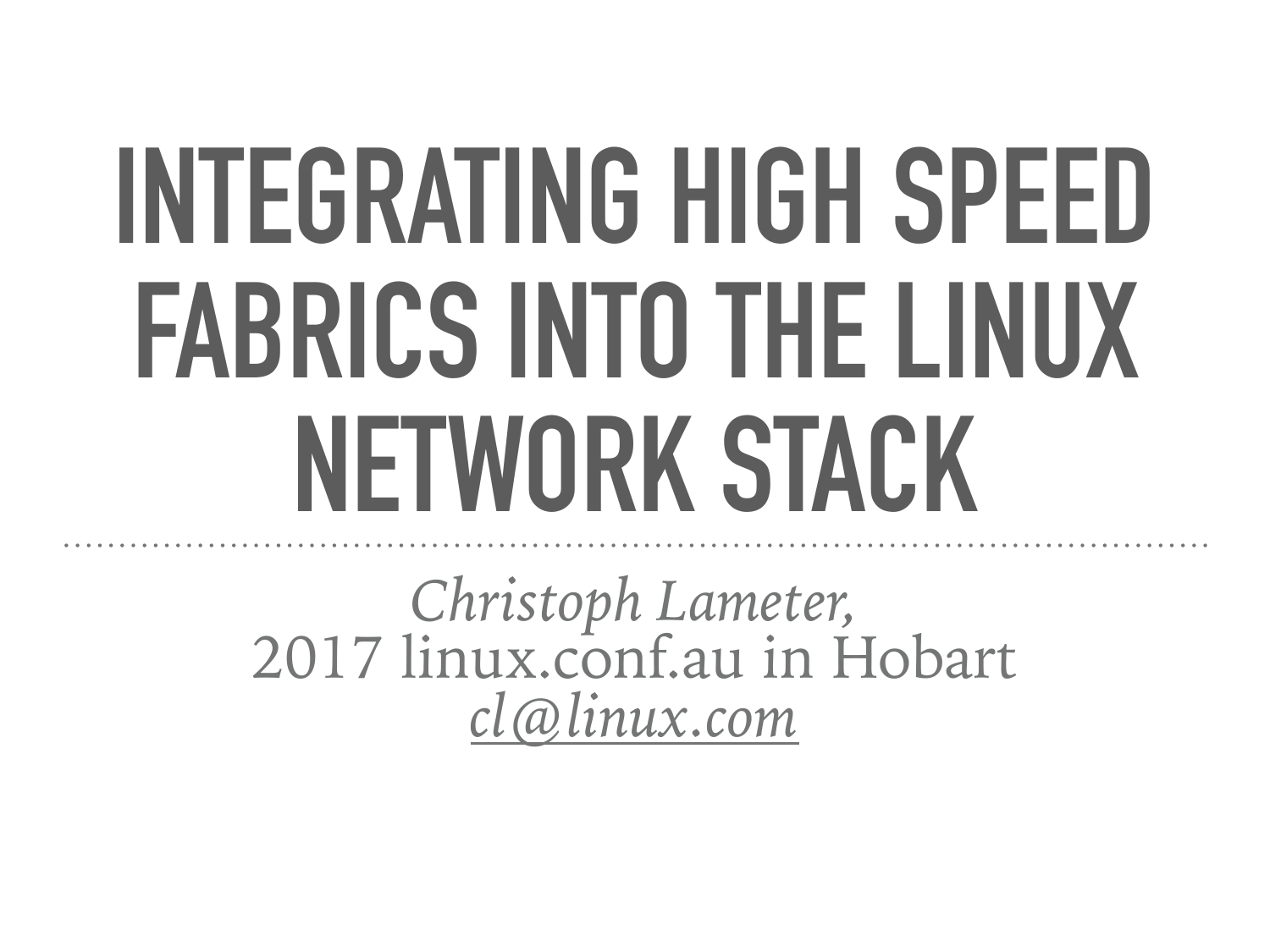#### **OVERVIEW**

- ➤ High speed fabrics vs. regular networking
- ➤ The RDMA side car in the kernel
- ➤ An RDMA device is a network device after all
- ➤ An RDMA transport is a special protocol run on the device
- ➤ Infiniband/Omnipath/etc are lower layer protocols supporting basic messaging like any other protocol.'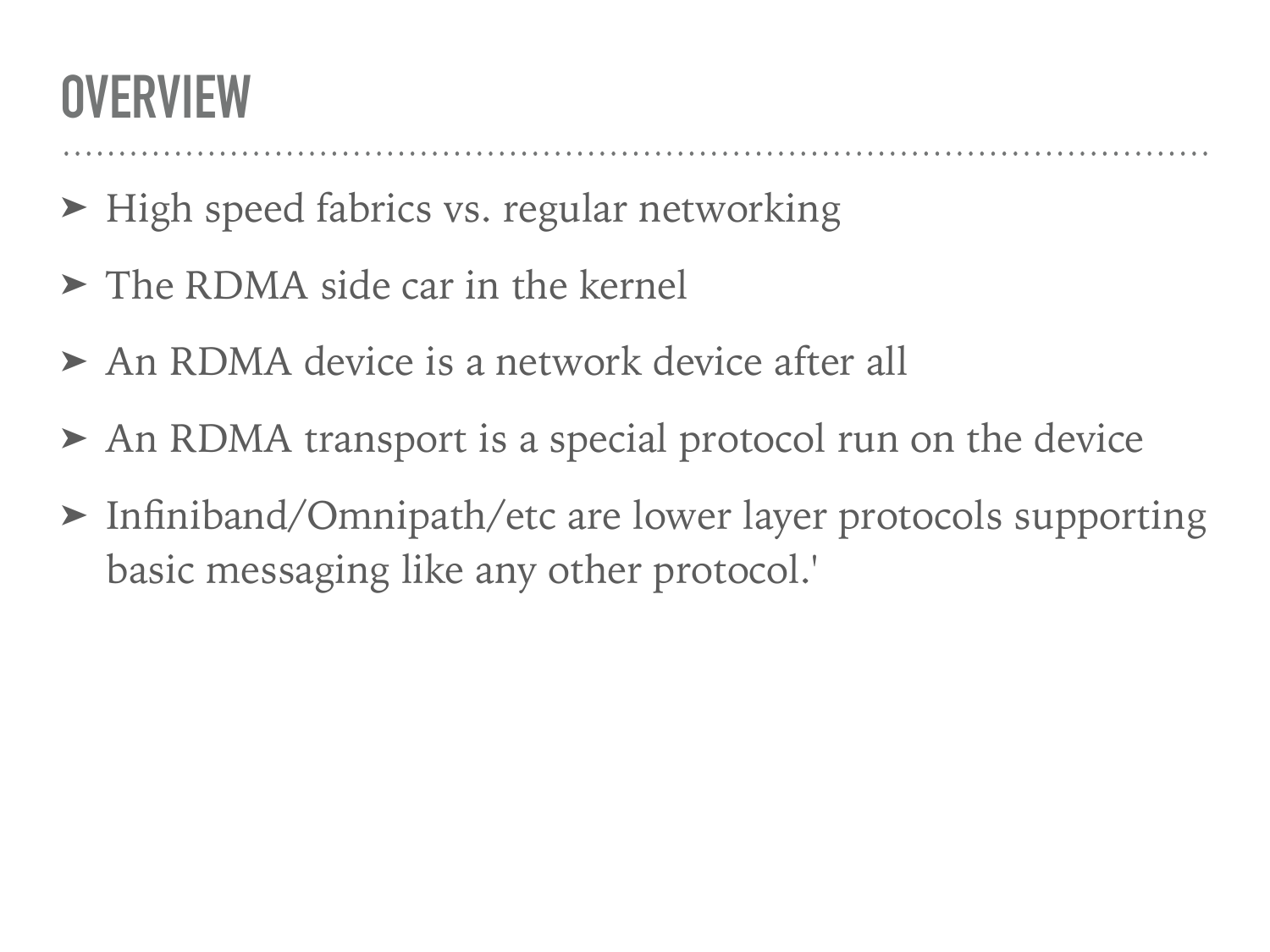- ➤ Full integration into the network stack and other mechanisms.
- ➤ Fast network I/O is a key problem of the Linux network stack today. Above 10GB/sec the existing Posix mechanisms have not enough performance anymore.
- ➤ Need to add more mechanisms to the kernel to do fast I/o. NOHZ already allows one to dedicate a cpu to a thread eliminating OS latencies.
- ➤ Posix mechanism is too slow and requires copy. We need to add new fast communication mechanisms to the kernel.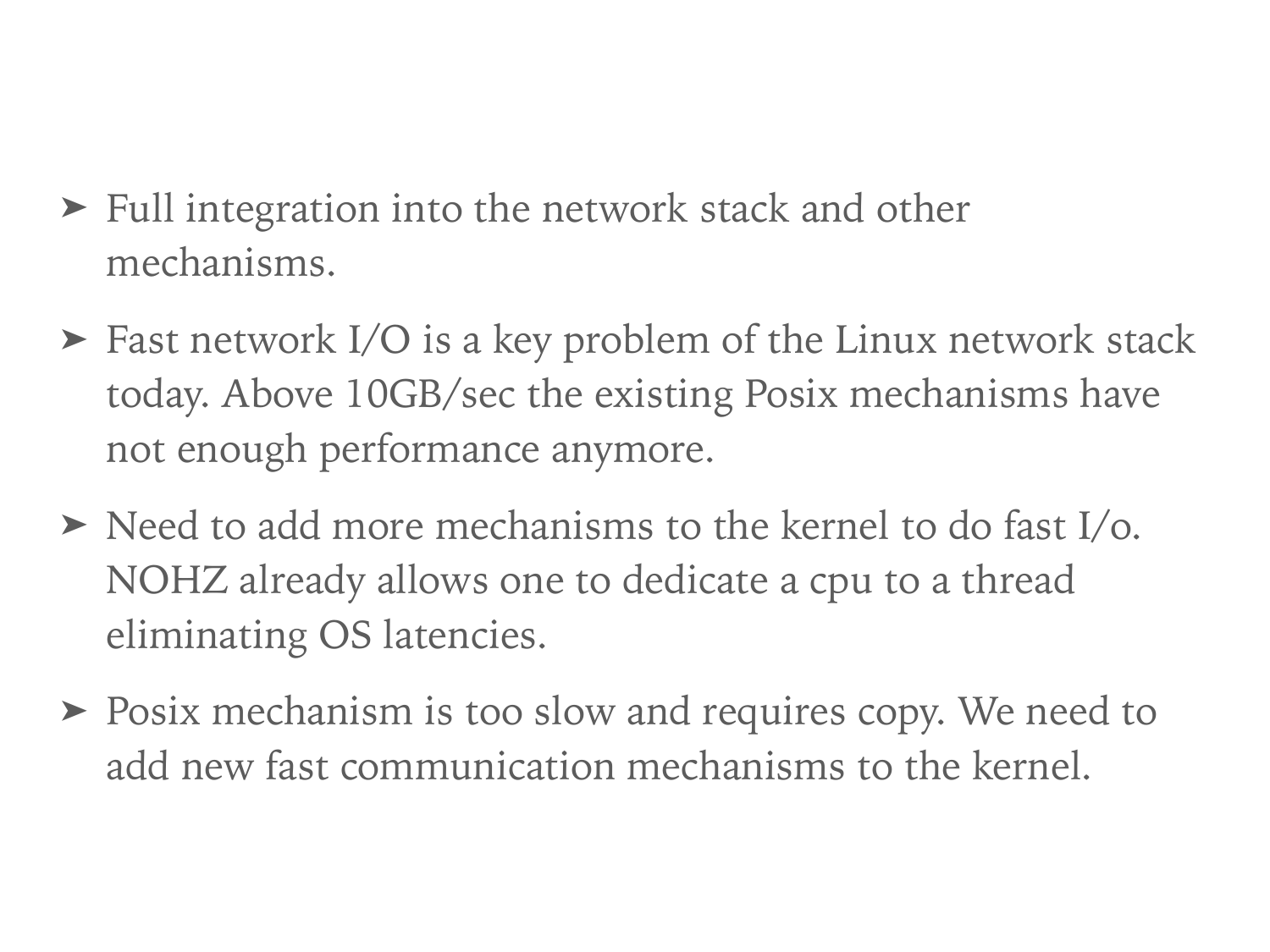# **INFINIBAND PROTOCOL SUPPORT**

- ➤ Infiniband Addresses supported
- ➤ Messaging using native IB addressing via Posix Calls (sendmsg, rcvmsg)
- ➤ Using ethtool / netstat /ss whatever with these devices
- ► Potential support in netfilter etc.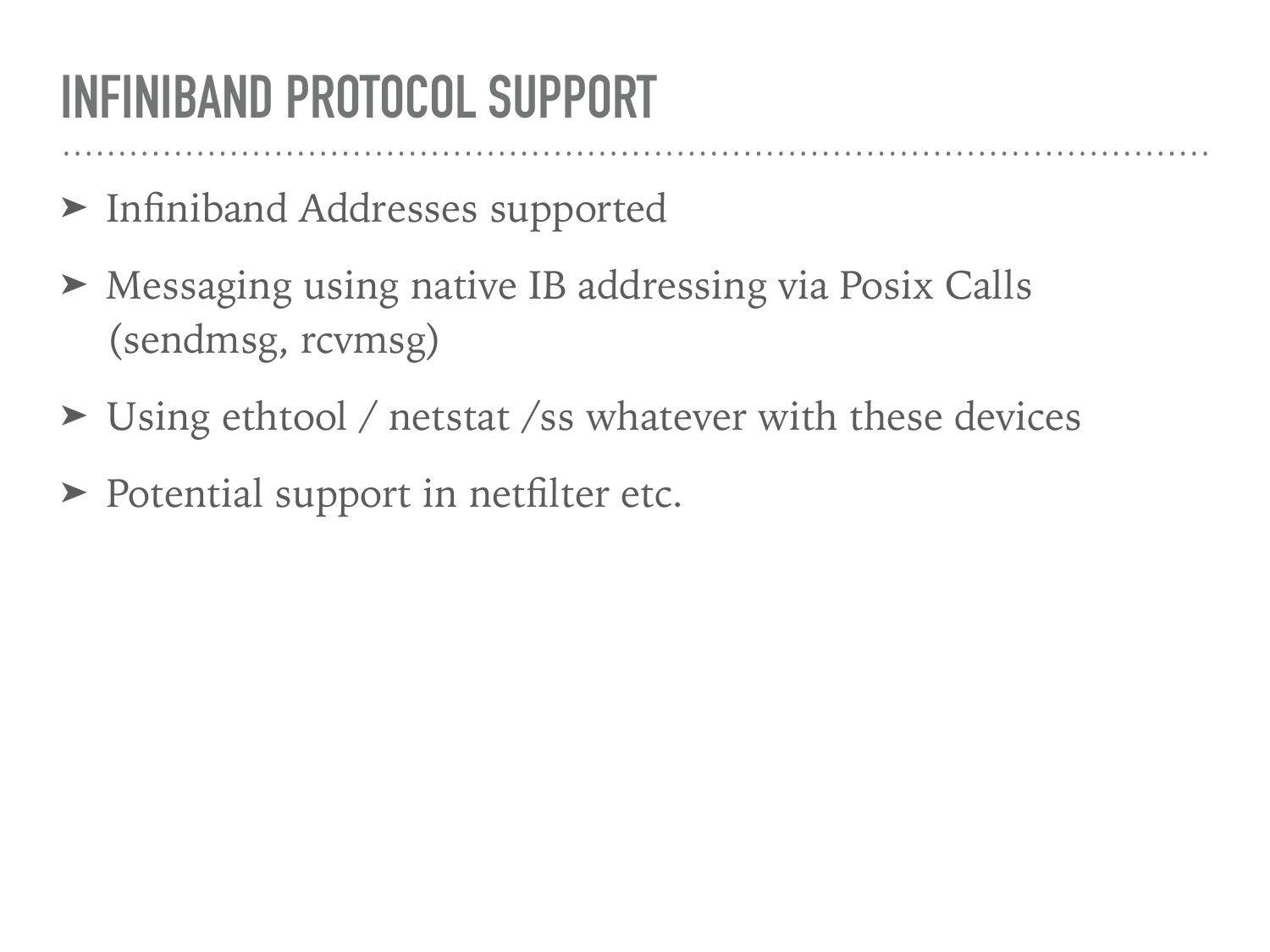# **QP SUPPORT FOR ARBITRARY DEVICES**

- ➤ Method to do offload with any netdevice.
- ► QPs for pipes
- ➤ QPs for Ethernet devices
- ➤ Flow specifications to direct traffic to QPs setup.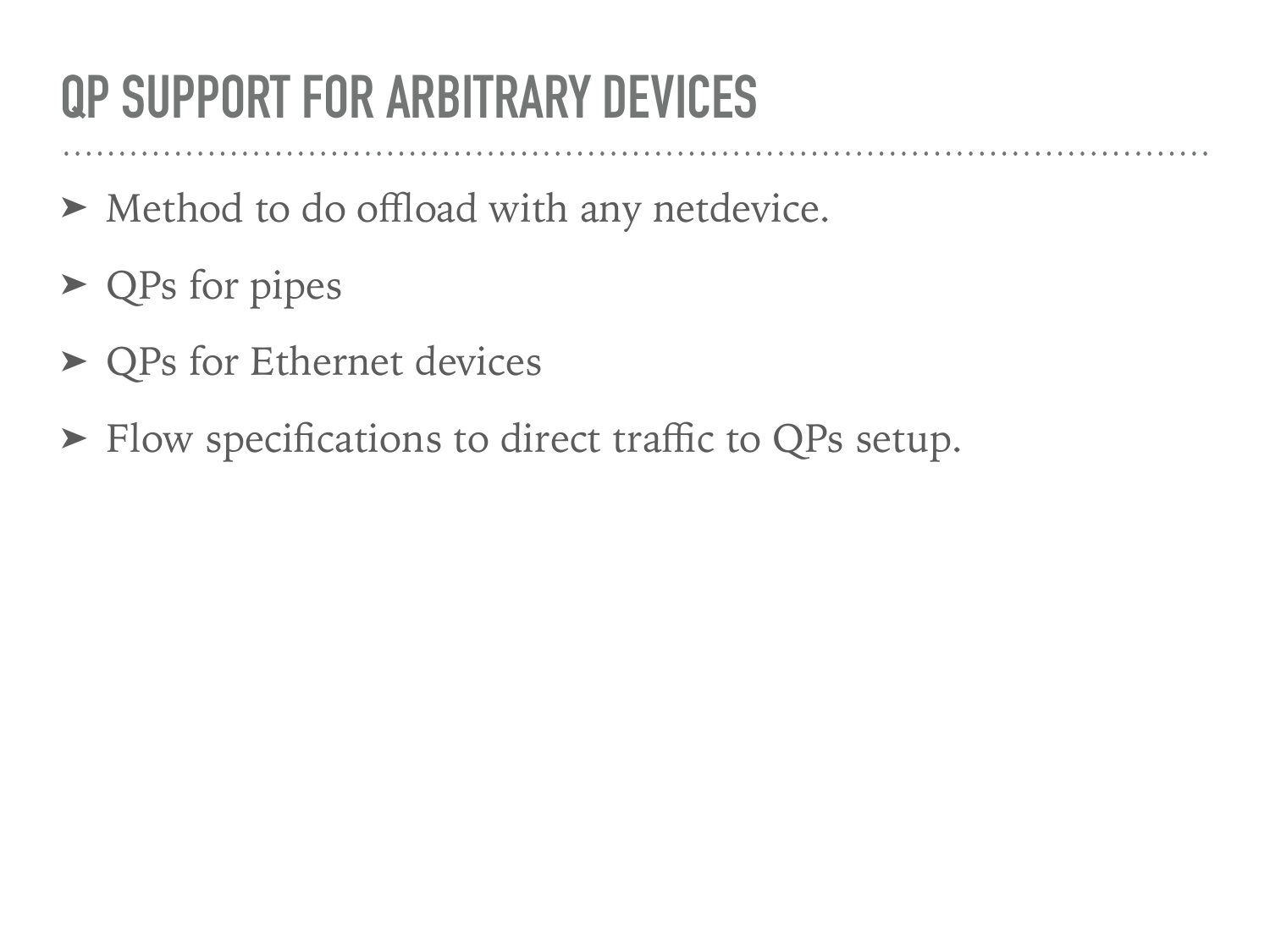# **RDMA ON ANY NETDEVICE**

- ➤ Connect a QP to a netdevice and specify the end point. Register memory etc etc.
- ➤ Protocol specific way to establish a RDMA connection. If its ethernet using ROCE. Perform software emulation if the device does not support it. IWarp is possible if the other side does not support ROCE.
- ➤ Omnipath/Infiniband support native RDMA and would be able to do this without emulation.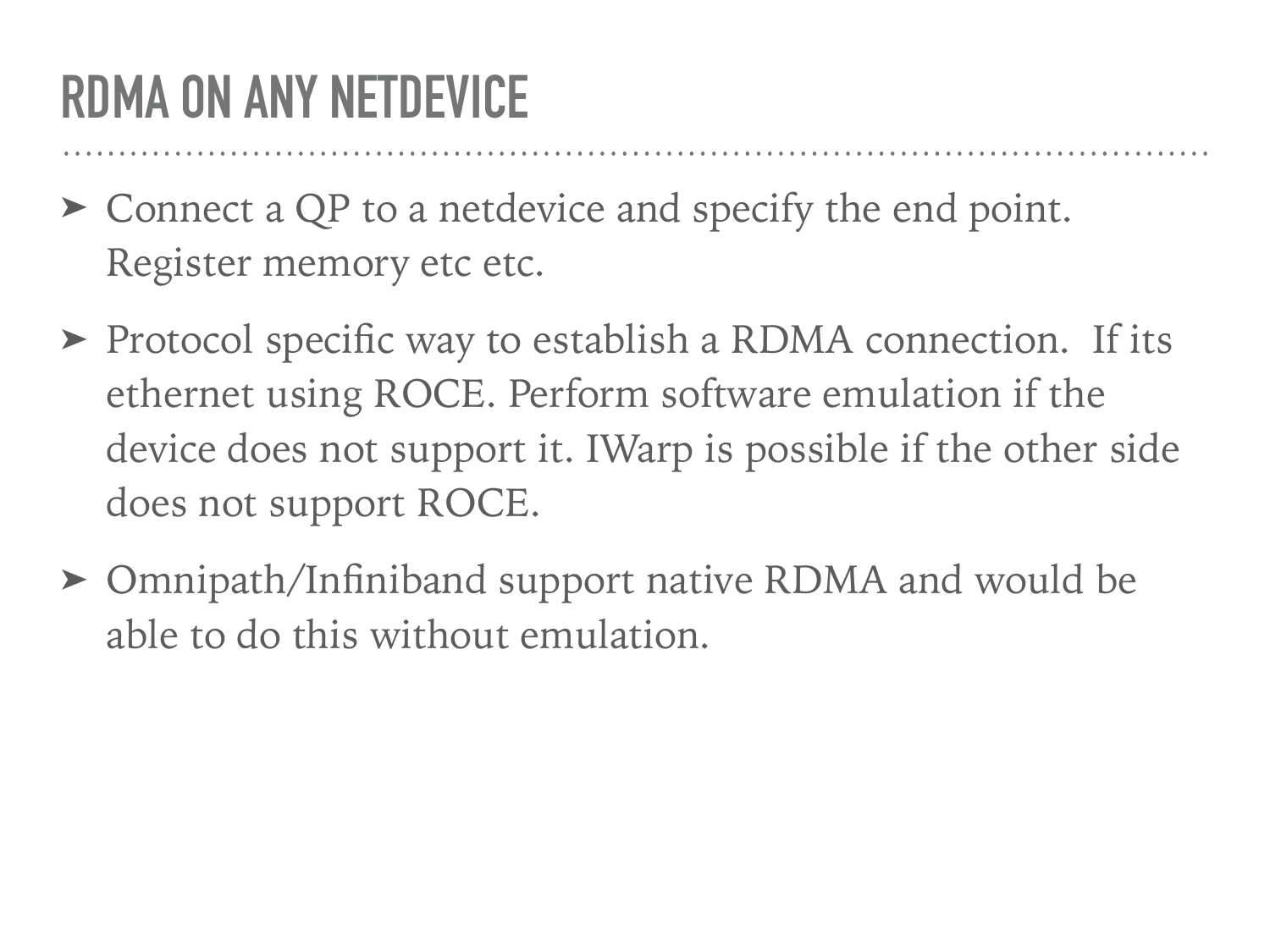#### **WITH THIS**

- ➤ We are able to generically run RDMA connections between any endpoint.
- ➤ RDMA can go mainstream.
- ➤ It can be used in other contexts like communication with accelerators or FGPA and all sorts of special devices.
- ➤ No need for ROCE devices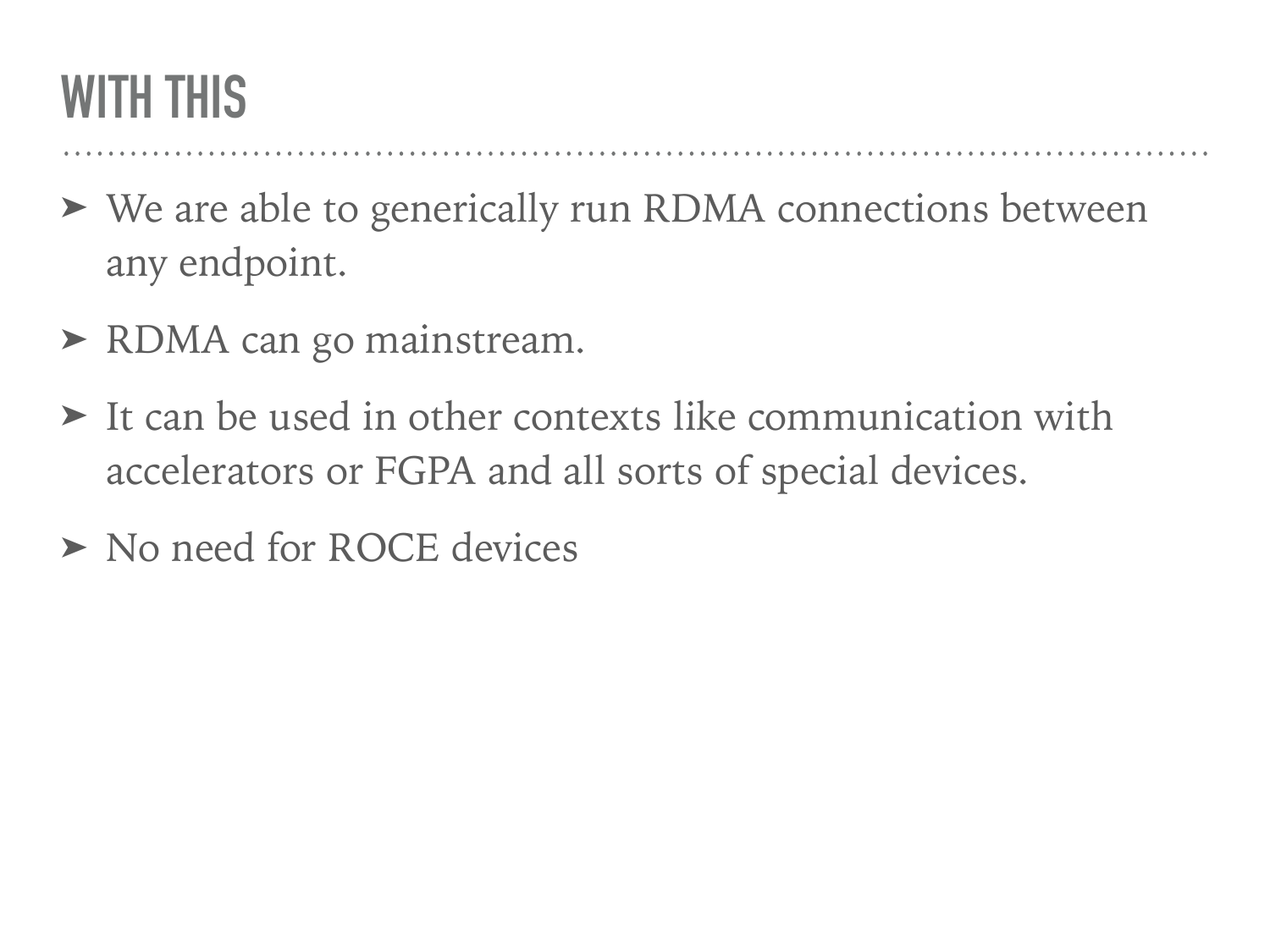### **MULTICAST IMPLICATIONS**

- ➤ Send/Receive both with Posix and QPs to devices.
- ➤ Important for third party libraries provided by Exchanges
- ➤ Native IB without IPoIB encapsulation in the fabric simplifying multicast handling and shortening packets.
- ➤ At the border to Ethernet we would need a translation/ conversion from IB multicast group to IPv4 MC group. Gateway without IGMP on the IB side. Querying the SM. One place where MC subscription information is kept.
- ➤ Ethernet mode can use regular offloads via networks stack while also doing QP based messaging I/O and true RDMA transfers.